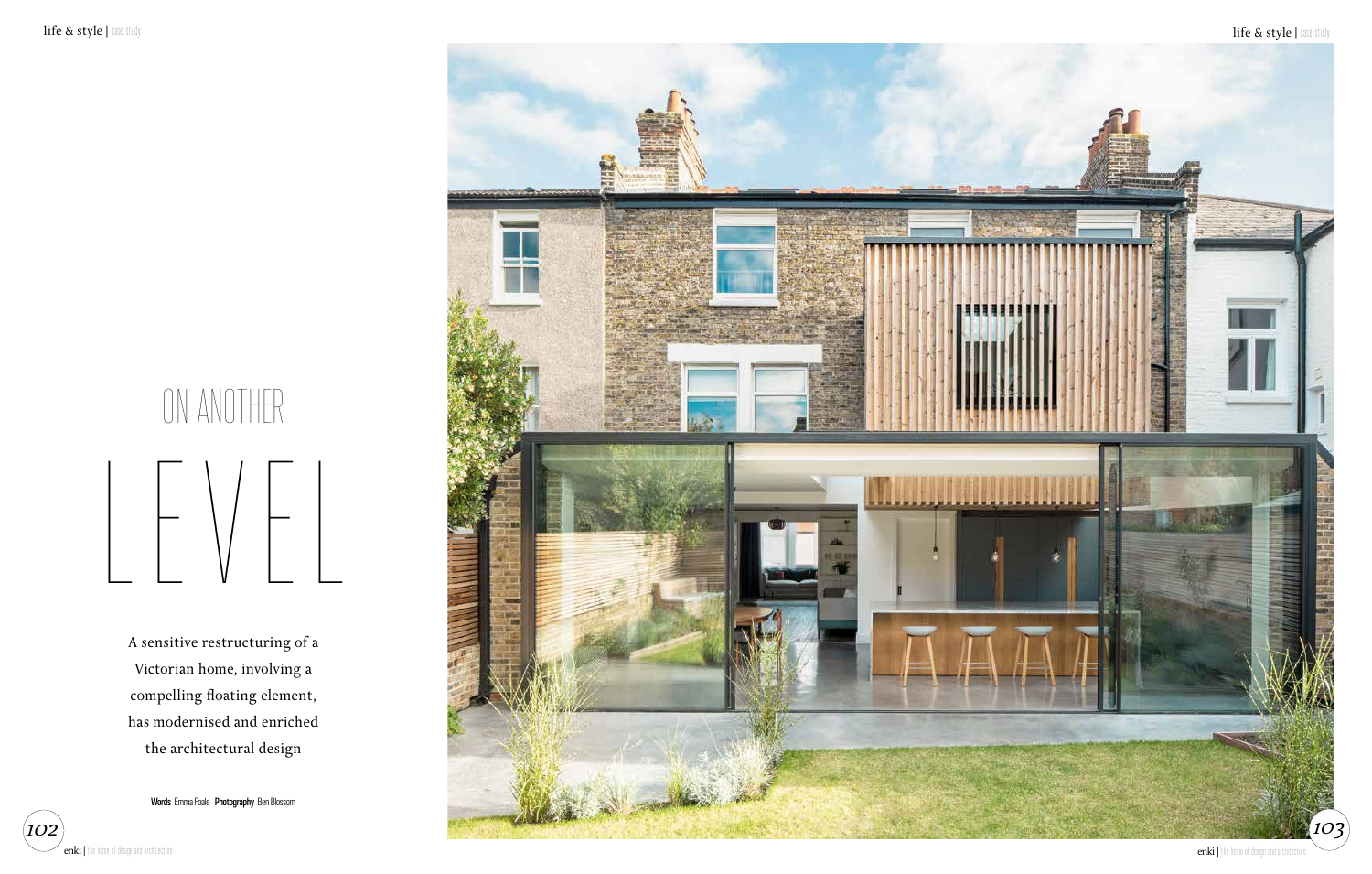

evealing the truth in the saying that there is often more than meets the eye, this project involves layers and fine points that will only be discovered on closer inspection. The couple who reside here, with their young children, took an approach that was more akin to a Listed building, as they worked closely and collaboratively with architects John Proctor and Mike Shaw of Proctor & Shaw. The full-house refurbishment and extension was focused around the challenge of retaining the first floor bathroom, while removing the structure below in order to create a large,

Conseque<br>demolishe<br>hang in th kitchen-dining space that would lead out onto the garden. Consequentially, this led to the existing two-storey rear return being demolished and rebuilt, with the question of how the bathroom might hang in the space below being solved by the distinctive timber-clad 'pod' that can be seen from the garden. A seamless merging of the old and new brought with it its own challenges, however the architects also managed this ambitious project on a constrained budget. "Finishes and detailing to the new extension were carefully chosen with reference to the existing house," explains John Proctor. "For example, the small amount of brickwork to the extension flank walls was re-used brick from the house with matching lime mortar. The cladding to the 'pod', which houses the bathroom in the two-storey rear extension, has a tonally rich finish (similar to the aged pine on old floorboards) and is detailed in pin-stripe batten and board design which displays craft." And so, by using the original house as a material palette for what was being created, the highly contemporary new interior sits comfortably with what was built over a century before.

"THE RICH, WARM TIMBER OF THE 'POD' REFERENCES THE ORIGINAL FLOORBOARDS"

enki | the home of design and architecture



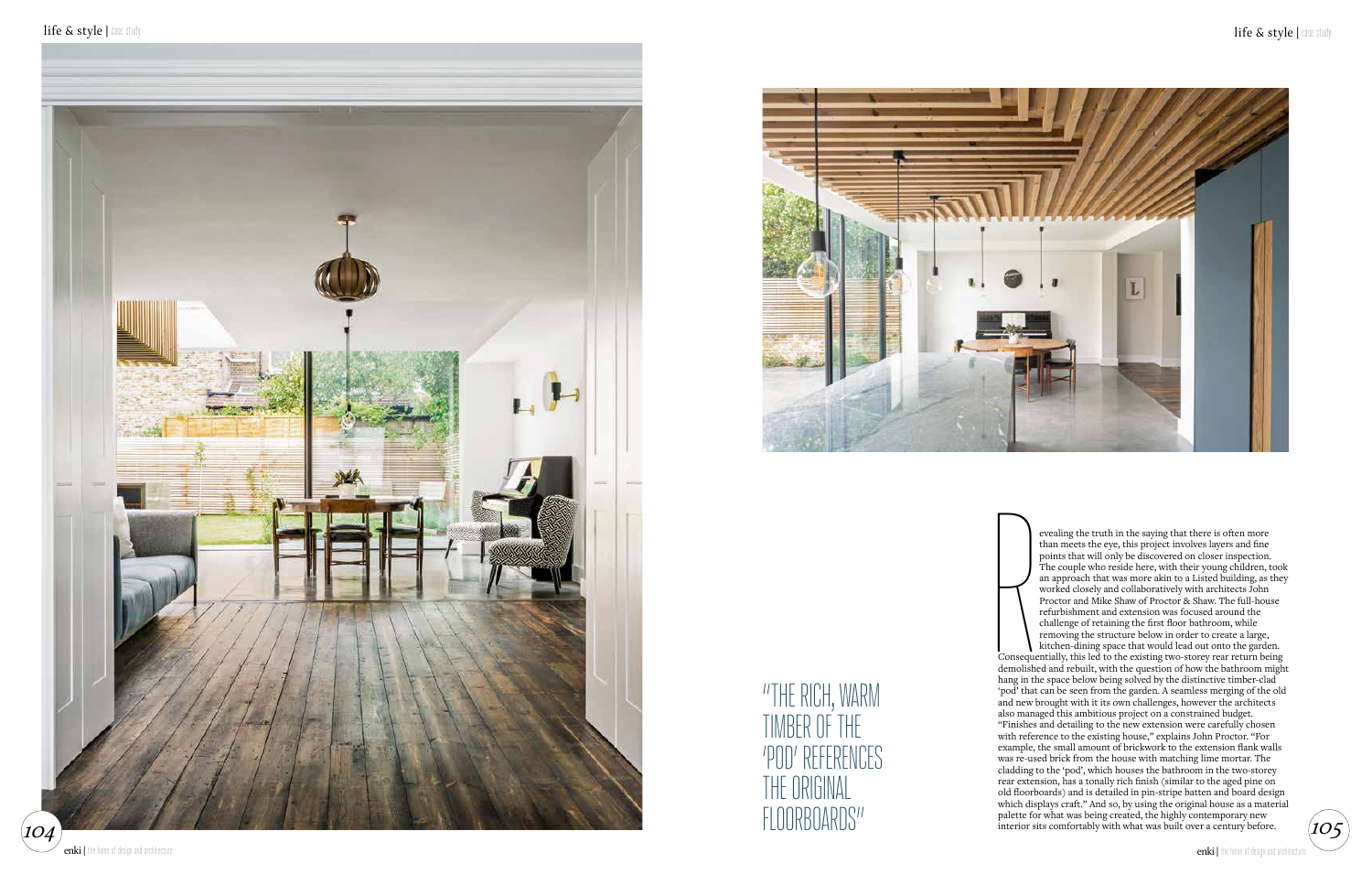

Underneath the 'pod' is the ground floor kitchen and dining space "that mediated how the house addressed the garden," say the architects. "Access to and enjoyment of the outdoors was a key influence in the design and renovation as the clients have a love of gardening." A power float concrete floor creates a seamless flow from inside to outside, while the glass sliding doors allow easy access to the garden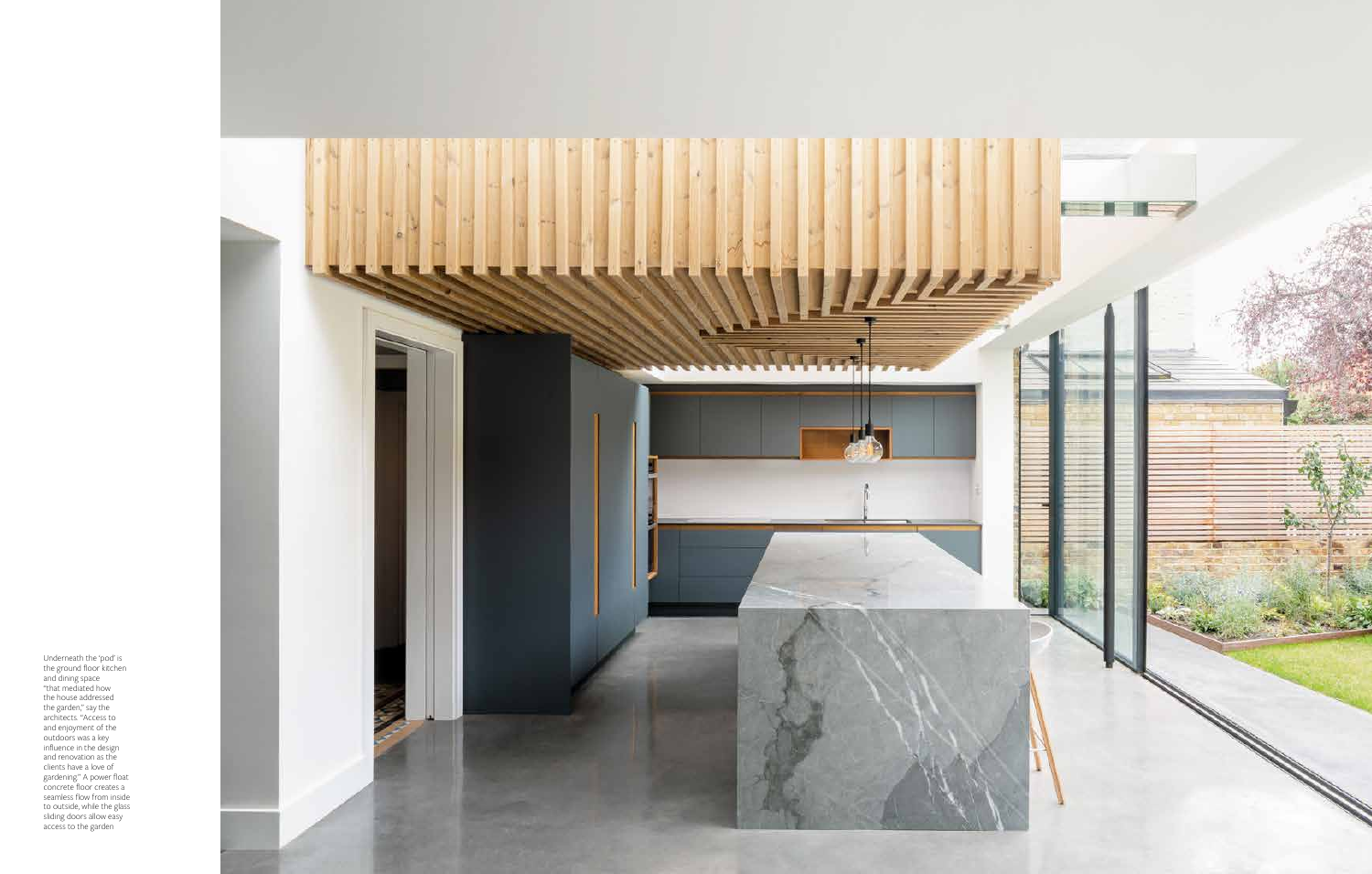### HOME PROFILE

### PROPERTY DESCRIPTION

A double-fronted Victorian home near Dulwich Village, South London. In an unusual fashion, the house has three storeys to the rear and two to the front. The original house was traditional in style and layout with service rooms, such as a scullery. The period style, proportions and detailing (where structural work permitted) have been kept and restored where possible to work with the new layout.

#### LOCATION Dulwich, South London

### ARCHITECTURAL BRIEF

The brief was to extend and reinvent the ground floor to suit modern family life, complete with a luxurious master en suite and extra loft space. The solution came to shape with the idea for a part-two storey rear extension with a hanging timber clad 'pod' forming the dramatic centrepiece to the ground floor kitchen/dining area.







# "THE MATERIAL USED FOR THE POD IS A PRODUCT CALLED 'THERMOWOOD' WHICH IS A BAKED TIMBER"

The 'pod' is clad in a batten and board Thermowood product by Metsawood, a baked timber that requires no finishing and minimal maintenance. It is very stable and will look the same inside and out for many years to come. The kitchen cabinetry was designed and built by the client with local joiners using Fenix NTM laminates on oakedged panels finished with an Osmo Cognac stain

enki | the home of design and architecture

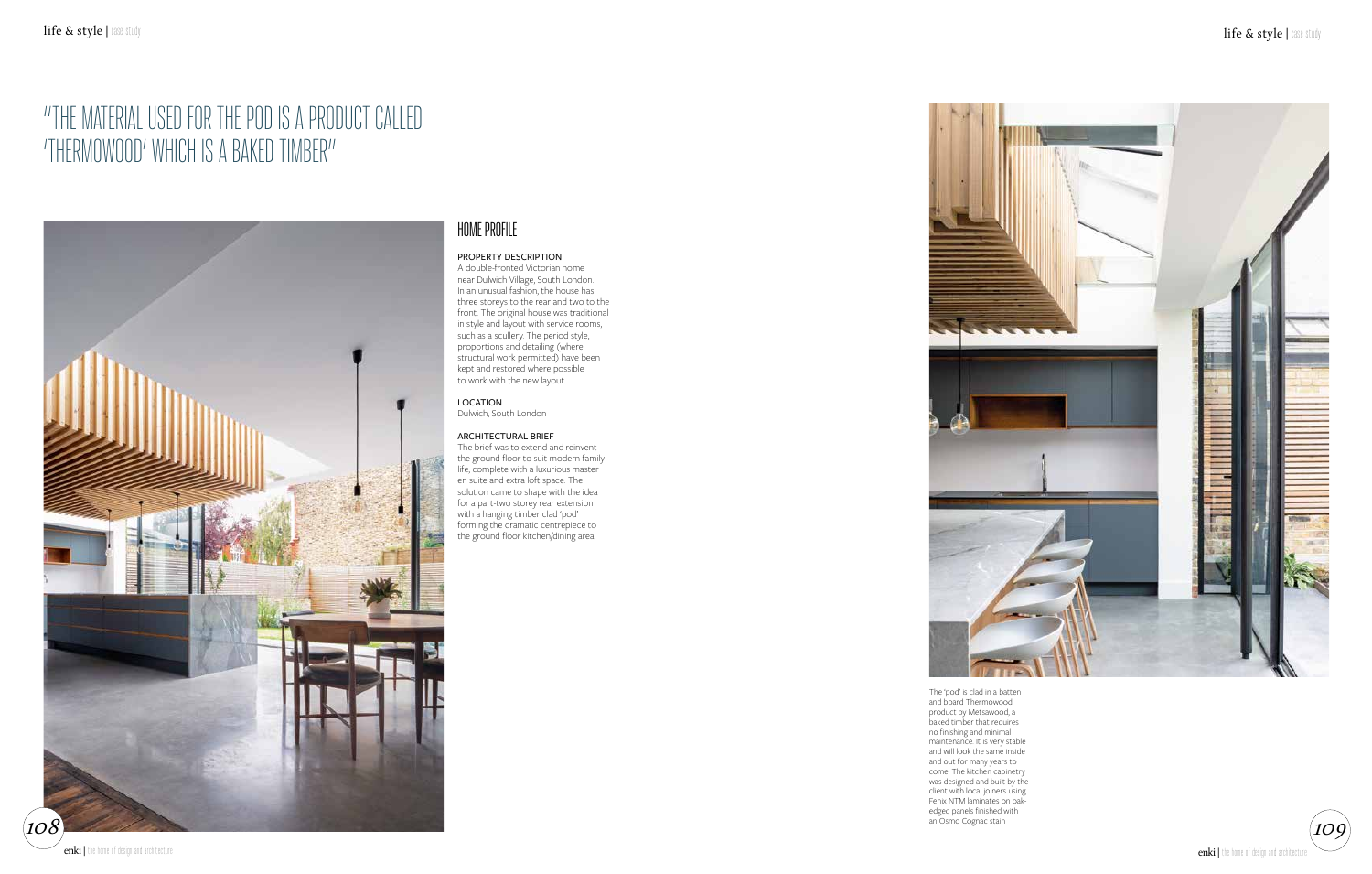# "EVEN THOUGH THE ARCHITECTURE INCLUDES LARGE EXPANSES OF GLASS

AND DRAMATIC VOLUMES, THE DESIGN IS NOT STARKLY MODERN"



Creating a striking talking point in the kitchen, the hanging timber-clad pod is supported with mirror-clad beams with a perimeter roof light all around. Its design makes it appear as it if it's floating above the Bleu de Savoie marble-covered island